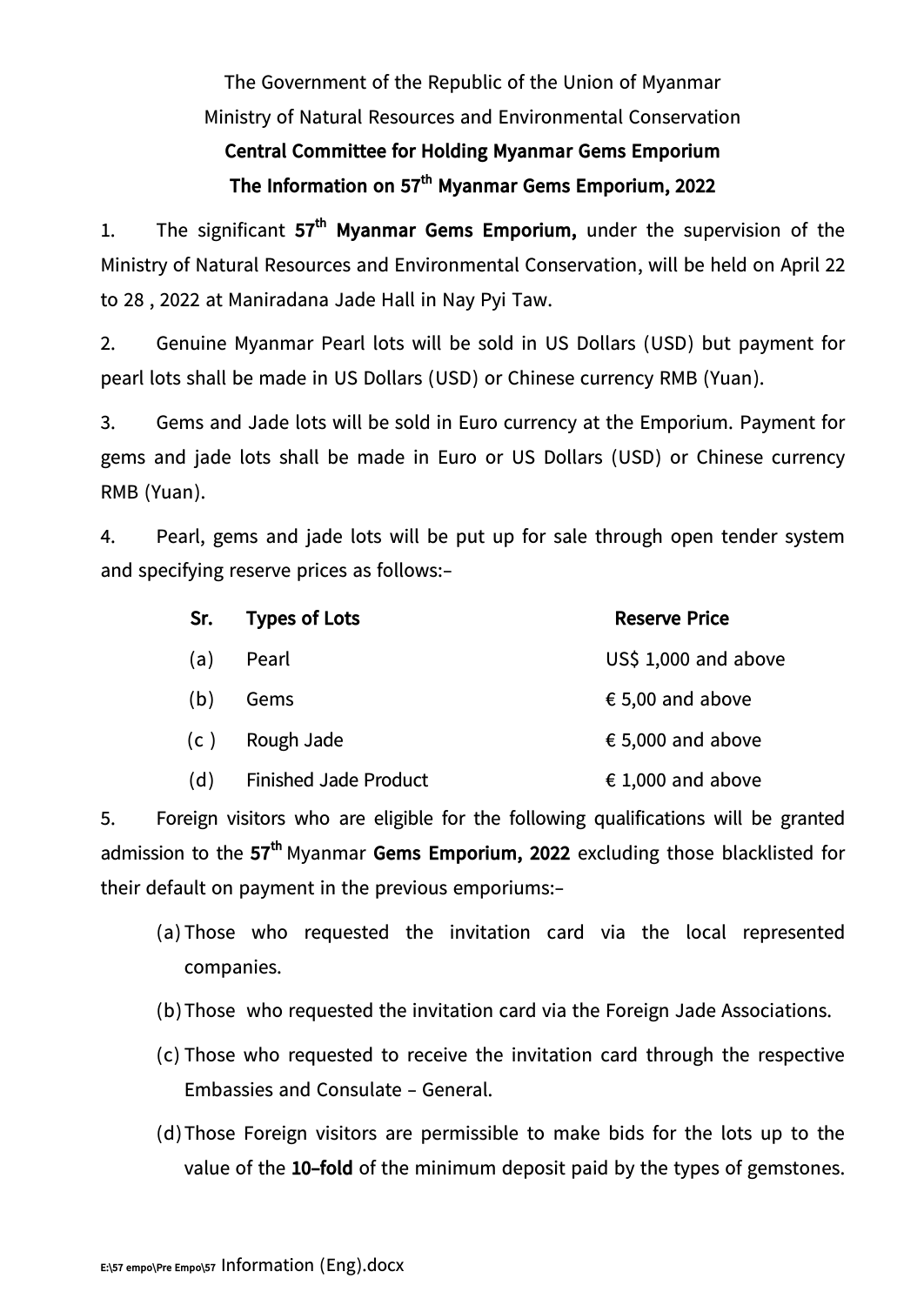The minimum amount of deposit to be paid and the amount permitted to bid are as follows:-  $\overline{\mathcal{L}}$ 

|              | Sr. Types of Lots | Deposit to be paid | <b>Permitted limit to bid</b> |
|--------------|-------------------|--------------------|-------------------------------|
| $\mathbf{1}$ | Pearl             | US\$ 2,000         | unlimited                     |
| 2            | Gems              | € 2,000            | € 20,000                      |
| 3            | Jade              | € 20,000           | € 200,000                     |

6. Making bids for lots more than the permitted limit is required to make additional deposit **(10% of its value)** to the Central Committee of Emporium (Deposit) Account opened at Myanma Economic Bank (Nay Pyi Taw). Deposit must be made by the preview deadline as below:-

|                | Sr. Types of Lots | <b>Sales System</b> | <b>Deposit Payment Date</b> |
|----------------|-------------------|---------------------|-----------------------------|
|                | 1 Pearl           | Open Tender         | 22.4.2022                   |
| $\overline{2}$ | Gems              | Open Tender         | 24.4.2022                   |
| $\overline{3}$ | Jade              | Open Tender         | 25.4.2022                   |

7. Starting from **April 18, 2022**, entrance card will be issued at the Maniradana Jade Hall, Registration Office to the foreign merchants who have already paid the deposit ahead.

8. Application Forms for admission to Emporium can be downloaded from provided website [www.mge.gov.mm,](http://www.mge.gov.mm/) starting from **April 10, 2022.** Application can also be submitted via On-Line Pre-Registration System from Myanmar Gems Enterprise website [www.mge.gov.mm.](http://www.mge.gov.mm/)

9. The requirements to make the entrance card are as follow:-

- (a) Name, Passport and National Scrutiny Card No. (Passport Issuing Country)
- (b) Clear Photocopy of Passport
- (c) Clear two passport photos taken within one month
- (d) Complete contact information, (to state Phone No., Fax No., E-mail and address)
- (e) Admission fee US\$ 100.
- (f ) Every Merchant must submit the Certificate of fully vaccination.